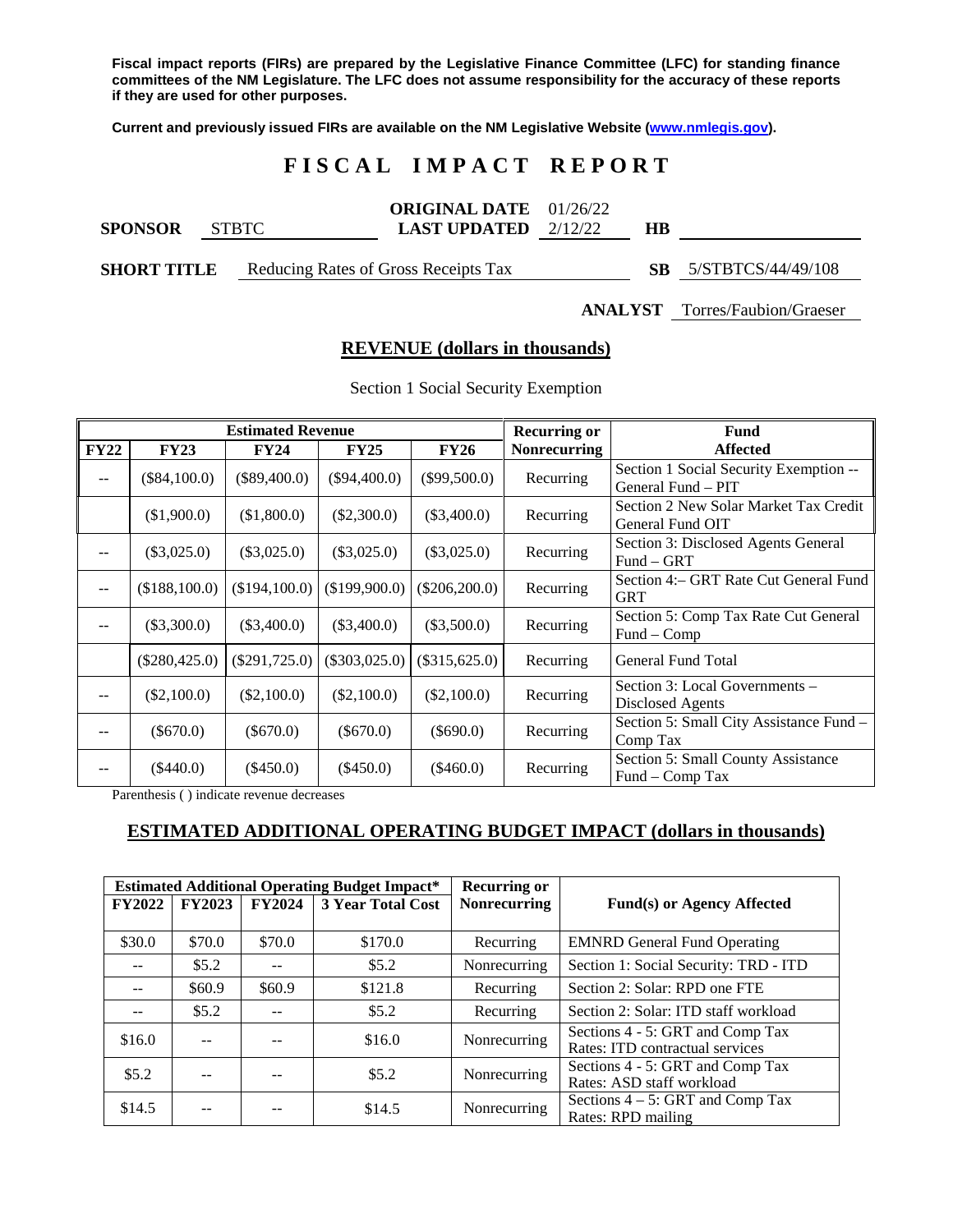Section 1 conflicts with HB33, HB48, HB49, HB158, SB108, and SB121. Provisions of Section 2 duplicate HB34. Sections 3, 4 & 5 relate and affect numerous bills. See CONFLICTS, DUPLICATES, COMPANIONS

## **SOURCES OF INFORMATION**

LFC Files: FIR for 2020 SB29 and TRD's 2021 Tax Expenditure Report

Responses Received From Taxation and Revenue Department (TRD) Energy, Minerals and Natural Resources (EMNRD) on SB44 New Mexico Attorney General (NMAG) on SB49 and SB108 Department of Health  $(DOH)^1$  $(DOH)^1$  on SB49 and SB108 Aging and Long-Term Services Department (ALTSD) on SB49 and SB108 New Mexico Attorney General (NMAG) on SB5 Department of Finance and Administration (DFA) on SB5

## **SUMMARY**

## Synopsis of Bill

STBTC committee substitute for Senate Bills 5, 44, 49 and 108 provides for the following:

- Allows an exemption for all or a portion of social security benefits included in adjusted gross income. These exemptions would be equal to the amount included in adjusted gross income pursuant to the Federal Internal Revenue Code includable but for this exemption of \$75 thousand for married filing separate, \$100 thousand for single filers and \$150 thousand for married filing jointly and heads of household.
- Extends the sunset on the new solar market development income tax credit by four years from December 31, 2027 to December 31, 2031. The cap on the credit is increased from \$8 million to \$12 million. The credit is made refundable and transferable rather than eligible for carry forward for five years. Refundability begins with solar systems installed on or after January 1, 2022.
- Provides a definition of "disclosed agency" for purposes of determining the gross receipts and compensating tax.
- Reduces the state gross receipts and compensating tax rate from five and one-eighth percent (5.125 percent) to four and seven-eighths percent (4.875 percent).
- Provides for restoration of the 5.125 percent state gross receipts tax if, in the next five years, the general fund transfer of revenues in any year is less than 95 percent of the amount transferred in the previous fiscal year. A determination would be made in February of the year following the end of a fiscal year and the restoration would be effective as of July 1 of the year of determination.

The effective date of the provisions of this bill is July 1, 2022. The Social Security exemption is applicable for tax years beginning January 1, 2022 and the Solar Market refundability provisions are applicable for systems installed after January 1, 2022.

<span id="page-1-0"></span><sup>&</sup>lt;sup>1</sup> DOH analysis is adapted from proposed HB33 which also addresses cigarette and tobacco product taxes.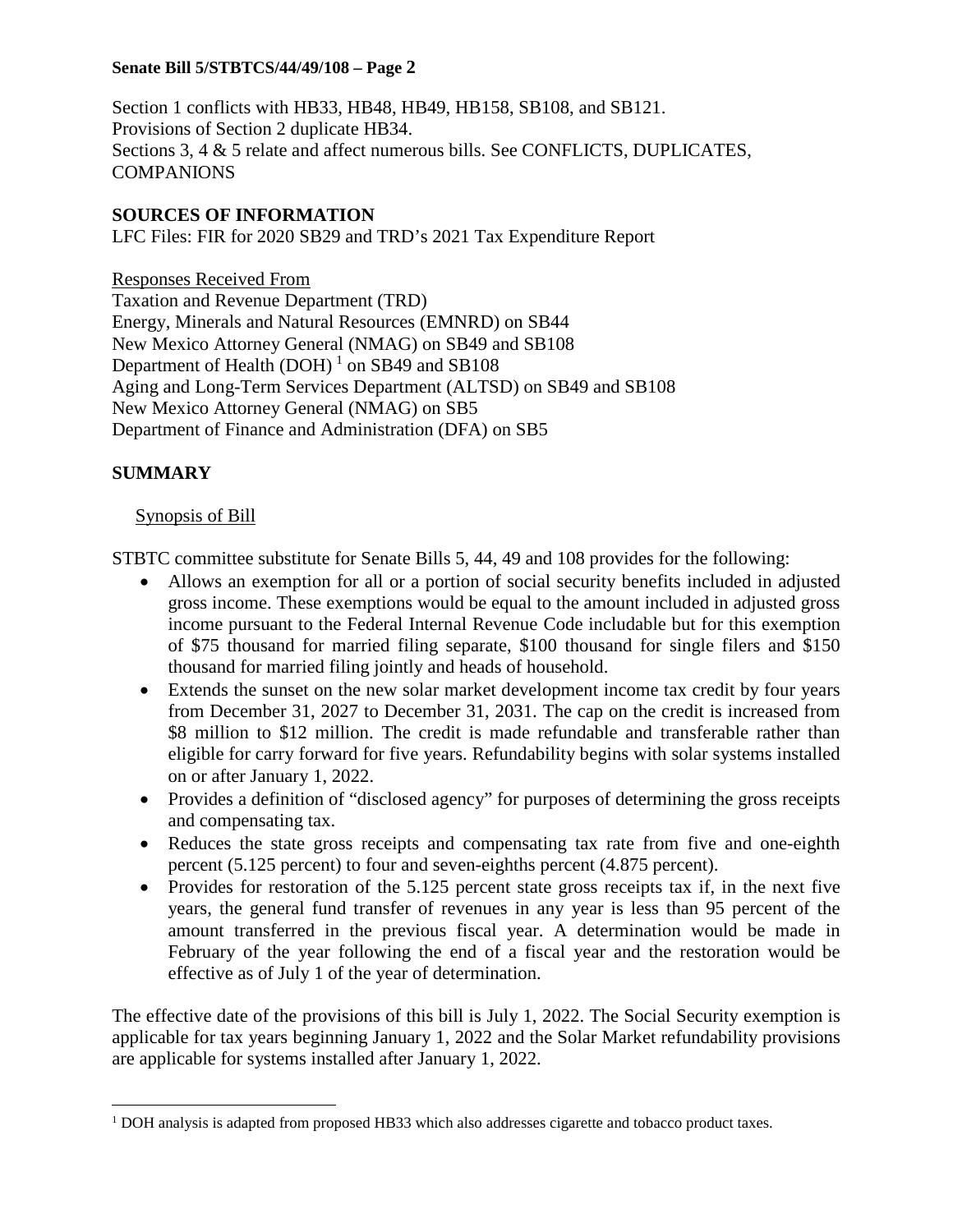## **FISCAL IMPLICATIONS: SOCIAL SECURITY EXEMPTION**

To estimate the impact of the proposed legislation of exempting Social Security income from income taxation, the Taxation and Revenue Department (TRD) utilized data from the Individual Master File/Individual Return Transaction File (IMF/IRTF) extracts received from the Internal Revenue Service (IRS) for tax years 2018 and 2019.

To scale the impact of this exemption to tax year 2022 and into the forecast horizon of this bill analysis, TRD utilized a combination of a) the growth in Social Security outlays forecasted by the Congressional Budget Office  $(CBO)^2$  $(CBO)^2$ , b) the growth rate of the population 65 years and older in New Mexico relative to the United States<sup>[3](#page-2-1)</sup>, and c) the cost-of-living-adjustment (COLA) to Social Security and Supplemental Security Income (SSI) benefits for calendar year 2022<sup>[4](#page-2-2),[5](#page-2-3)</sup>.

The estimate is based on the taxpayer population in IRS data who filed a New Mexico personal income tax (PIT) return. This population was further filtered to only include those with taxable social security benefits that were either R-filers or B-filers<sup>[6](#page-2-4)</sup> and who were either residents, firstyear residents or part-time residents in New Mexico. Non-resident B-filers do not allocate any of their pension/annuity/social security benefit income to New Mexico and hence were excluded. It was further assumed that taxpayers would select either this new exemption or the exemption pursuant to Section 7-2-5.2 NMSA 1978, depending on which decreased their tax liability the most. The fiscal impact also accounts for the higher top personal income tax (PIT) rate that is effective beginning tax year 2021.

In general, estimating the cost of tax expenditures is difficult. Confidentiality requirements surrounding certain taxpayer information create uncertainty, and analysts must frequently interpret third-party data sources. In this case, the amount of taxable social security is not reported directly to TRD. If this bill passes and is implemented, the annual cost cannot be determined exactly, because the federally taxable social security amount will be reported to TRD as an exemption and not a credit. TRD will have to recalculate all returns claiming this deduction/exemption.

This bill creates a tax expenditure with a cost that is somewhat difficult to determine because the data on which the model is based are indirect. LFC has concerns about the risk to state revenues from tax expenditures and the increase in revenue volatility from erosion of the revenue base. This bill may be counter to the LFC tax policy principle of adequacy, efficiency, and equity. Due to the increasing cost of tax expenditures, revenues may be insufficient to cover growing recurring appropriations.

<span id="page-2-0"></span> <sup>2</sup> <https://www.cbo.gov/publication/57342>

<span id="page-2-1"></span><sup>&</sup>lt;sup>3</sup> Population Projections, United States, 2004 - 2030, by state, age and sex, on CDC WONDER Online Database, Sept. 2005.

<span id="page-2-2"></span><sup>4</sup> https://www.ssa.gov/cola/

<span id="page-2-3"></span> $52022$  COLA adjustment at 5.9% was significantly higher than the average in the last five years of 1.6%. An adjustment was, therefore made to CBO's projected outlays to account for this higher than expected adjustment as well as to account for the current high inflationary expectations in FY2022 and FY2023.

<span id="page-2-4"></span><sup>&</sup>lt;sup>6</sup>'R' filers file based on the rate tables. 'B' filers file a PIT-B for New Mexico allocation and apportionment of income.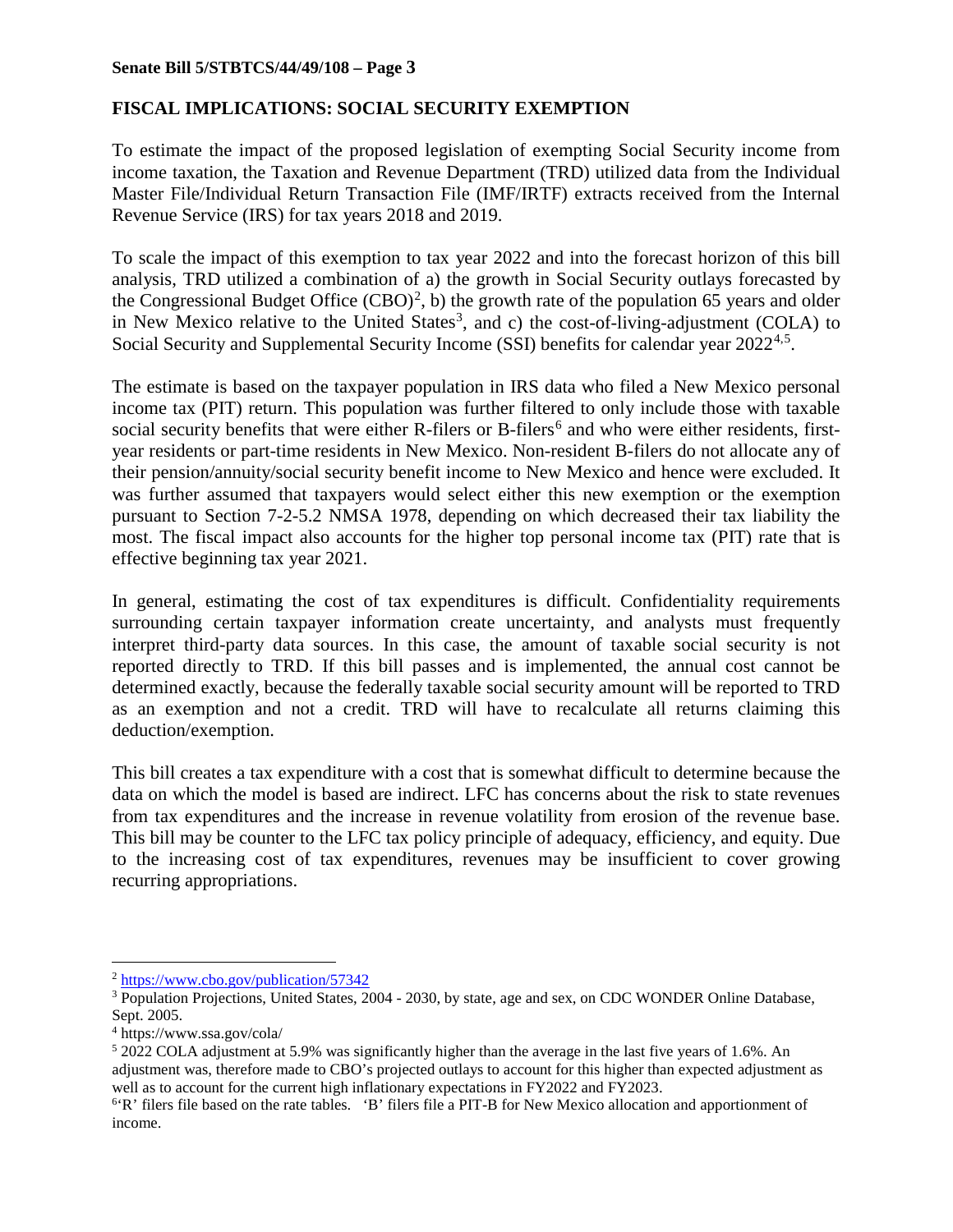## **FISCAL IMPLICATIONS – NEW SOLAR MARKET DEVELOPMENT TAX CREDIT**

EMNRD expects the provisions of this bill will stimulate an expansion of the market and a collateral expansion in the number of approved claims for refund. The potential fiscal revenue impact to the general fund could be an additional \$4 million, if the solar installations continue to increase. Because the New Solar Market Development Tax Credit is quite new, there is only limited data available from EMNRD and TRD.

| Summary of New Solar Market Development Credit Use Data from EMNRD and<br>TRD                                                                                                                                                                                                                                                                                                                                                                                                      |             |             |  |  |
|------------------------------------------------------------------------------------------------------------------------------------------------------------------------------------------------------------------------------------------------------------------------------------------------------------------------------------------------------------------------------------------------------------------------------------------------------------------------------------|-------------|-------------|--|--|
| <b>EMNRD</b>                                                                                                                                                                                                                                                                                                                                                                                                                                                                       | <b>TY20</b> | <b>TY21</b> |  |  |
| Installations                                                                                                                                                                                                                                                                                                                                                                                                                                                                      | 2,364       | 1,680       |  |  |
| Expenditures                                                                                                                                                                                                                                                                                                                                                                                                                                                                       | \$6,682,831 | \$5,166,768 |  |  |
| Average Credit Claim                                                                                                                                                                                                                                                                                                                                                                                                                                                               | \$2,827     | \$3,075     |  |  |
| Average Installation                                                                                                                                                                                                                                                                                                                                                                                                                                                               | \$28,269    | \$30,755    |  |  |
| Average size of installation in watts                                                                                                                                                                                                                                                                                                                                                                                                                                              | 6,800       | 6,800       |  |  |
| Implying an installed price(\$ per watt)                                                                                                                                                                                                                                                                                                                                                                                                                                           | \$4.16      | \$4.52      |  |  |
| TRD                                                                                                                                                                                                                                                                                                                                                                                                                                                                                |             |             |  |  |
| Claims                                                                                                                                                                                                                                                                                                                                                                                                                                                                             | 1,475       |             |  |  |
| Expenditures                                                                                                                                                                                                                                                                                                                                                                                                                                                                       | \$3,477     |             |  |  |
| Average Credit Claim                                                                                                                                                                                                                                                                                                                                                                                                                                                               | \$2,357     |             |  |  |
| Average Installation                                                                                                                                                                                                                                                                                                                                                                                                                                                               | \$23,573    |             |  |  |
| Percentage of approvals paid by TRD                                                                                                                                                                                                                                                                                                                                                                                                                                                | 52%         |             |  |  |
| Note that the claimed installed price of over \$4.00 per watt is substantially higher than implied in the literature. Also note the<br>significant discrepancy between EMNRD approvals and TRD paid claims. Only 52% of TY20 approved expenditure were<br>claimed on 2020 returns. Finally, note that EMNRD expects claims to increase substantially, exceeding the current \$8 million<br>annual cap by TY21 and, perhaps, exceeding the proposed cap of \$16 million by TY 2025. |             |             |  |  |

EMNRD estimates that because these changes will likely increase the number of applications, there will be an increased fiscal impact on the agency for staff support to expand the tax credit program to handle this increase. According to EMNRD there would be an estimated cost of \$70 thousand, for a new staff position to support application processing and review and an additional approximately \$30 thousand for program redesign, administrative, legal, and information technology staff to update the current application process.

TRD estimates the fiscal impact of the increased cap amounts and refundability as follows: "The New Solar Market Development Tax Credit was enacted beginning Tax Year 2020, while a prior solar market development credit program was available from tax years 2006 through 2016. Based on data received from EMNRD, an average of 1,000 photovoltaic systems received the previous solar market development credit and approximately 350 solar thermal systems received it. Given the \$3 million maximum aggregate cap amount on the credit for photovoltaic systems and a weighted average total system cost of \$28,640, photovoltaic system credits were hitting the cap by the third year of the previous credit."

TRD also highlights: "During the prior credit, the average cost per watt for an installed residential photovoltaic system dropped from \$9.01 per watt in 2009 to \$4.50 per watt in 2016. Estimated national median installed prices in 2020 for residential installations were at \$3.80 per watt<sup>[7](#page-3-0)</sup>. The average residential installation price in New Mexico would be around \$24,700,

<span id="page-3-0"></span> <sup>7</sup> Galen Barbose, Naïm Darghouth Eric O'Shaughnessy, and Sydney Forrester, Lawrence Berkeley National Laboratory, "Tracking the Sun – Pricing and Design Trends for Distributed Photovoltaic Systems in the United States", 2021 Edition, September 2021.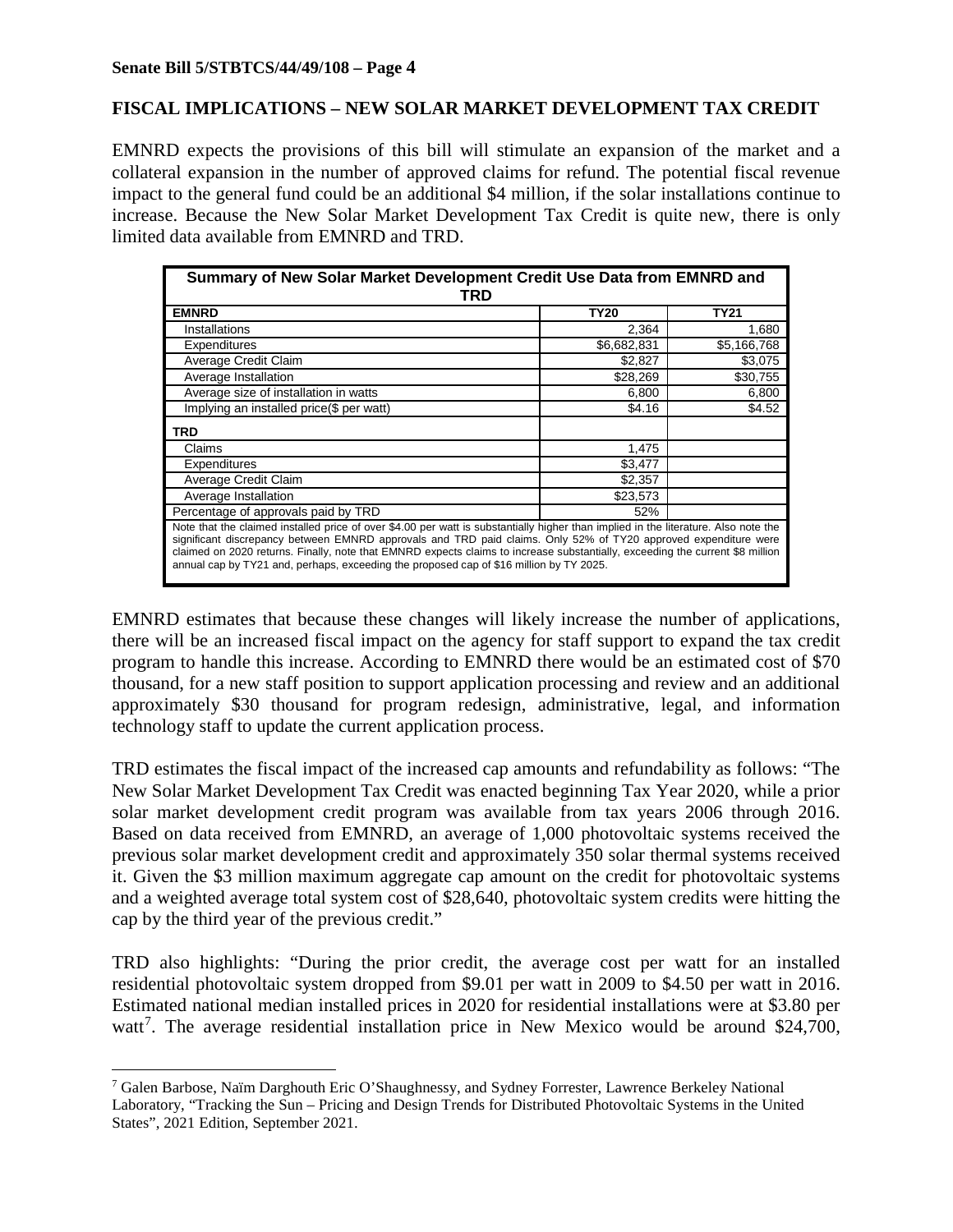assuming national average per watt costs, a 14 percent decrease in system installation cost from the previous credit program. Further cost reductions are being sought by the U.S. Department of Energy's Solar Energy Technologies Office to maintain cost incentives over the lifetime of solar photovoltaic systems." The federal government continues a residential energy credit through tax year 2023 and a commercial credit beyond tax year 2022. The state solar energy systems gross receipts tax deduction, Section 7-9-112 NMSA 1978, also provides a deduction from the sale and installation of solar energy systems if used to generate power for on-site consumption."

"Lower installation prices and current solar market tax deductions and credits contribute to incentivizing continued growth in residential photovoltaic installations. U.S. Energy Information Administration data for solar photovoltaic net generation by sector indicates that between October 2015 and October 2021, New Mexico residential solar photovoltaic generation increased at an annual average rate of 31 percent and small-scale systems in the commercial sector increased at a rate of 9 percent<sup>[8](#page-4-0)</sup>. In FY21, a total of 1,529 taxpayers claimed the New Solar Market Development Tax Credit from TRD. TRD assumes applications for this credit will continue to grow at an average annual rate of 20 percent to support the growth trend in solar photovoltaic generation seen between 2015 and 2021. However, with these assumptions while the state may reach the current cap of \$8 million for aggregate credit in FY25, the state would not reach the proposed cap of \$12 million in the forecasted timeframe."

LFC staff notes TRD analysis may not have included that the tax credit becomes refundable (and transferable) with 2022 tax returns filed by April 2023 because the applicability date of the changes affect the 2022 tax year. The current law carryover from prior years would persist but would not be repealed (See TECHNICAL ISSUES for discussion). Even with no expansion in installations and claims, the refundable tax credits will more closely approach the approvals. If there is an expansion in the number of claims, then this expansion will also increase the estimate. LFC staff found the current law is expected to lead to approximately \$10.6 million in total credit approvals by TY26, while the proposed law would lead to \$11.6 million in credit approvals and a decrease to the general fund of \$4.1 million by TY26. The \$12 million cap pursuant to this bill applies to refunds and rollovers from previous rollovers. It is not expected that the transferability provision will materially affect the fiscal impact estimate.

The average of the LFC staff and TRD estimates are shown in the table on page 1, assuming no significant difference between tax year and fiscal year values.

## **FISCAL IMPLICATIONS – GROSS RECEIPTS AND COMPENSATING TAX RATE DECREASE**

The general fund revenue impact of reducing the GRT and compensating tax rate is estimated according to the December 2021 Consensus Revenue Estimating Group's (CREG) estimate. Furthermore, effective tax rates are assumed in the cost estimate and range from 4.07823 percent to 4.34727 percent. The effective rate less than the stated rate of 4.875 percent is attributed to the 1.225 percent state share distributed to municipalities. For this purpose, analysts have used the higher percentage. Compensating tax cost estimates are similarly calculated with a set rate of 5.125 percent. All calculations are shown in the revenue table on page 1.

<span id="page-4-0"></span> <sup>8</sup> U.S. Energy Information Administration, "Electric Power Monthly" available at: <https://www.eia.gov/electricity/monthly/>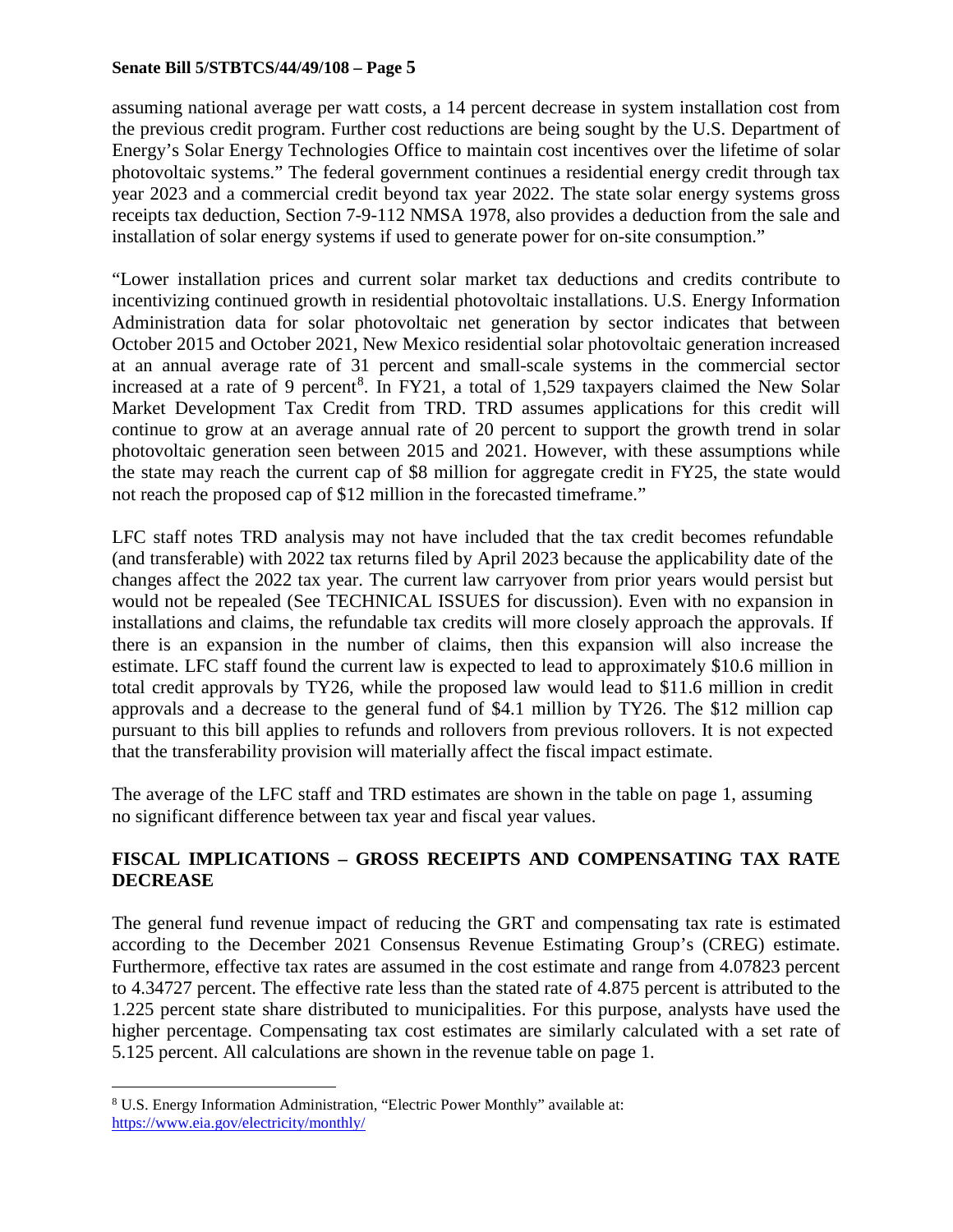According to the Taxation and Revenue Department, the disclosed agency changes have an additional impact to the general fund of \$3.2 million in FY23. Out year impacts are assumed to grow at the rate of total taxable gross receipts.

Lowering the gross receipts tax reduces the state's revenue diversification, contributing to revenue volatility. This bill's fiscal impact is estimated to increase the general fund's reliance on oil- and gas-related revenues.

## **SIGNIFICANT ISSUES: SOCIAL SECURITY EXEMPTION**

States that tax social security benefits broadly fall into four categories: (1) states that fully exempt social security benefits from their state income tax; (2) states that tax social security benefits the same way in which the federal government taxes them; (3) states that base benefit exemptions on certain factors such as age or income; and (4) states that do not tax income at all. Twelve states tax social security benefits to some extent (see Attachment D). New Mexico is one of two states that follow the federal rules for including a portion of social security benefits as part of taxable income, and the state also provides a deduction for persons over age 65 to help offset the tax on social security benefits.

At the federal level, if the taxpayer's adjusted gross income (AGI) including half of social security benefits totals less than \$32 thousand for married couples filing jointly or \$25 thousand for single filers, none of the benefit amount is included in gross income. Accordingly, none of it is subject to federal income tax or state income tax. For AGI including half of social security benefits that exceeds \$44 thousand for married joint and \$34 thousand for single, then 50 percent to 85 percent of social security income is taxable.

The Aging and Long-Term Services Department (ALTSD) points out that seniors with adjusted gross income levels less than two to three times the poverty standard, do not pay taxes and will see no impact from this bill. Three times the poverty standard for 2022 is \$38,640 for one person, \$52,260 for two. However, seniors and adults with disabilities who receive social security and have additional income sources, putting them into a taxable income bracket, will be affected by this bill.

See the *Other Significant Issues: Social Security Exemption* section of this FIR for additional discussion.

## **SIGNIFICANT ISSUES – NEW SOLAR MARKET DEVELOPMENT TAX CREDIT**

According to EMNRD, the agency "has seen a measurable increase in applications submitted for tax credit certificates under the New Solar Market Development Income Tax Credit. This has resulted in an increased workload at EMNRD. The amendments to increase the cap to \$12 million and make the credit refundable will likely increase volumes and may encourage low- or middle-income homeowners and fixed income applicants to install solar systems, which would represent an expansion of the applicant pool."

"EMNRD's data indicates that the Solar Tax Credit became effective on March 1, 2020, and for that nine-month period over 2,364 solar installations were certified for a tax credit. The total amount of tax credit certificates for 2020 was \$6,682,831. To date, the 2021 tax credit certificates are at 1,680 with a tax credit amount certified of \$5,166,768. Applications for 2021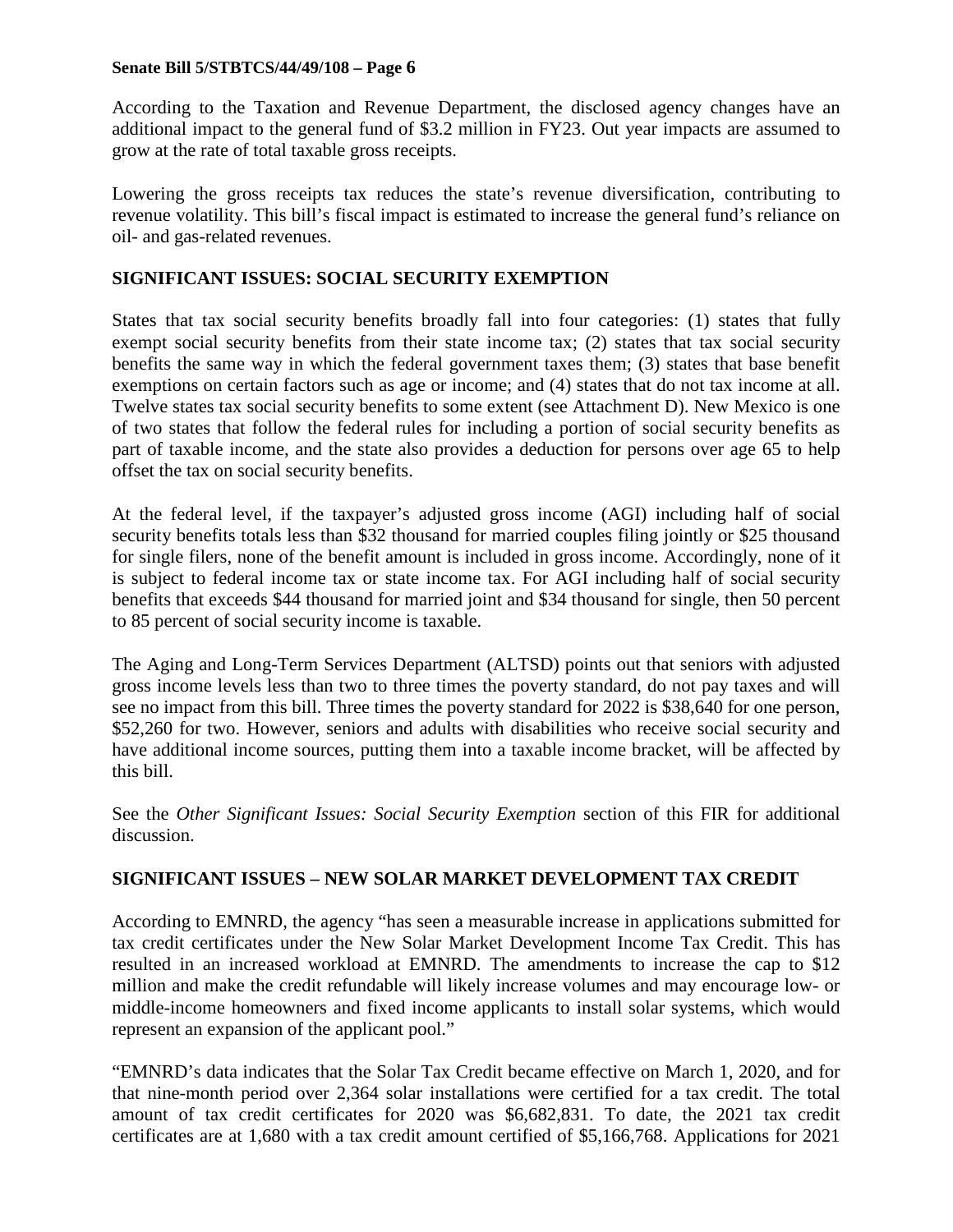can be submitted until December 31, 2022. Based on the rate of applications received to date, it is likely that the current annual cap will be reached for 2022 applications."

TRD provides the following: "The bill extends the end date for the credit from 2028 to 2032. TRD supports sunset dates for legislators to review the impact of a credit before extending them, if a sufficient timeframe is allotted for tax incentives to be measured."

"The broader question of subsidizing solar energy has many economic factors to consider including job creation, impacts to established markets, and environmental concerns. A credit is a tax expenditure which gives preferential tax treatment to certain taxpayers. Some economists would argue that energy costs should include indirect impacts of energy use such as environmental impacts. Thus solar energy, which is often expensive to start-up, should be given tax incentives due to its low environmental impact and health and social benefits for the current and future populations. The long-term environmental, health and social benefits outweigh the short-term revenue cost. New job opportunities are associated with solar energy generation, such as solar photovoltaic installers, engineers, and managers. But job displacement also occurs with the shifting incentives for energy production away from traditional fossil fuels. Employees of both the San Juan Generating Station and associated coal mines face losing jobs with the closing of the station and care must be taken to ensure economic stability for those workers."

Given the uncertainty of the federal tax credit for residential solar continuing beyond tax year 2023, this state solar credit would provide a partial replacement for the federal credit. The proposed credit would support continued consumer demand and stability for the solar energy market. The credit aligns with Executive Order 2019-003, which aims to address climate change and energy waste prevention.

In previous personal income tax credits, including the former solar market development credit, the Legislature chose to implement a collateral corporate income tax credit. The current law does not allow a solar credit to be claimed on regular corporate income tax returns. However, the advent of virtually universal acceptance and use of pass-through entities (PTEs), including Sub-S corporations, Limited Liability Companies (LLCs), partnerships, limited liability partnerships, and others is critical. This credit can be claimed on personal income tax returns reporting income and liability from PTEs.

## **SIGNIFICANT ISSUES – GROSS RECEIPTS AND COMPENSATING TAX RATE INCREASE**

If FY24, FY25, FY26, FY27 or FY28 gross receipts tax revenue transfers to the general fund are less than 95 percent of the previous year's corresponding transfers, then the state gross receipts tax rate would be restored back to the 5.125 percent level. In February 2025, the DFA Secretary would compare FY24 general fund gross receipts tax receipts (including year-end audit adjustments) to final FY23 comparable general fund receipts. If the FY24 amounts were less than FY23, the 5.125 percent rate would be restored for FY25, which would begin July 1, 2025. Similar calculations, determinations and restoration would occur for the next four fiscal years.

The definition of disclosed agent would make it easier for companies such as temporary staffing companies and other similar companies to claim the exemption from the GRT and Compensating tax on the wages they collect from employers and pass on to the temporary employees. Data from the RP-80, a report generated by the Taxation and Revenue Department reflecting sectorbased GRT activity was used to determine the fiscal impact.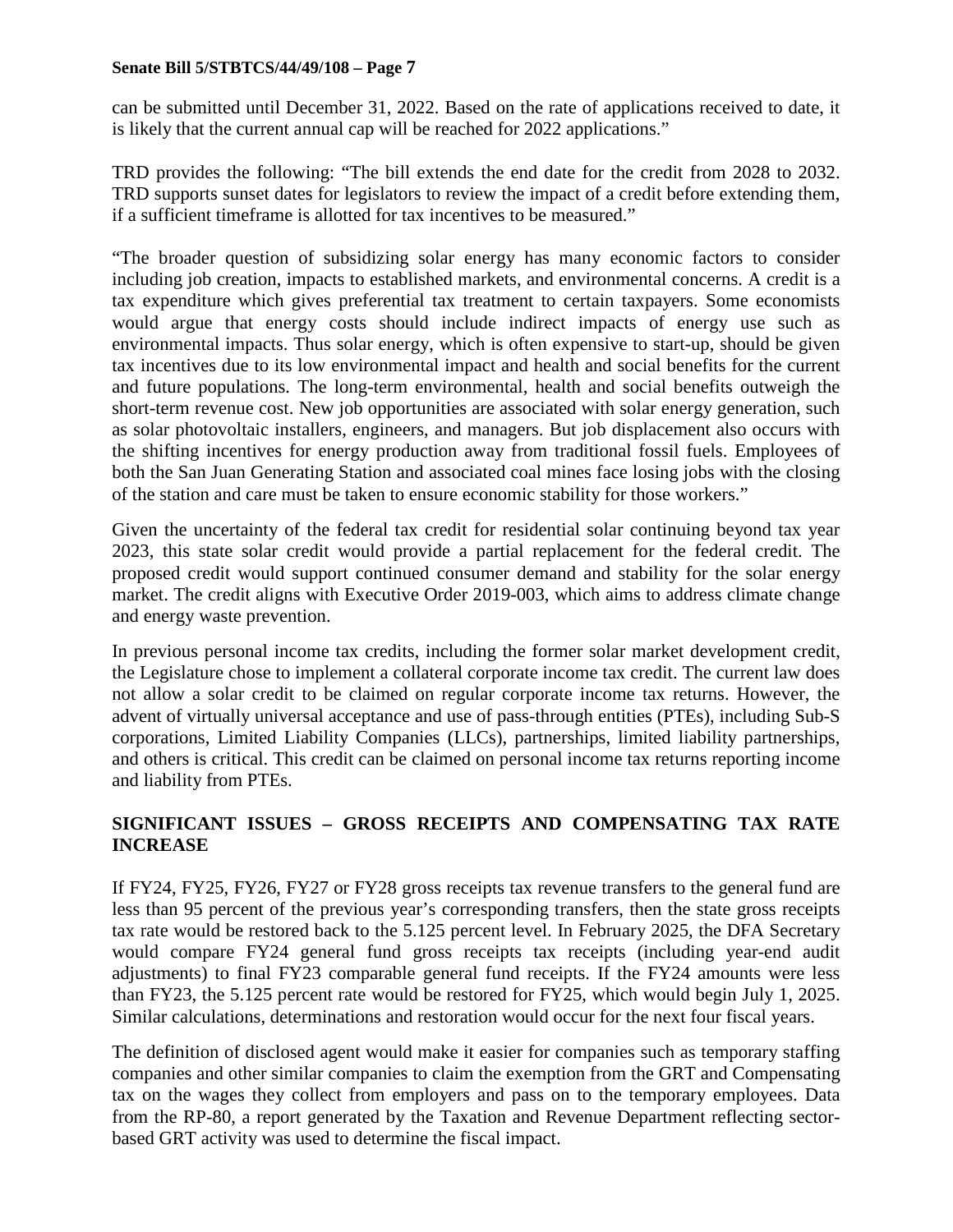By lowering the state GRT rate, New Mexico could increase its business tax climate competitiveness nationally and with surrounding states. Arizona, Colorado, and Texas have average combined state and local tax rates of 8.4 percent, 7.72 percent, and 8.19 percent, respectively. By lowering the state GRT rate by a quarter percent, New Mexico could have the lowest average combined state and local tax rate of 7.58 percent. It should be noted, however, that the Gross Receipts tax is imposed on most services, including construction, as well as the more conventional sales tax base that includes most tangible personal property and building materials but not construction services.

According to the Tax Foundation's 2021 State Business Tax Index, New Mexico ranks 41<sup>st</sup> in the nation for its gross receipts tax when compared with other state tax rates. For all taxes, New Mexico is in the middle of the pack, ranking  $23<sup>rd</sup>$ , due to better rankings for personal income taxes, a top 10 ranking in corporate and unemployment insurance taxes, and best in the nation for property taxes.

The increase in GRT rates over the years has exacerbated the effect of tax pyramiding, still an issue in many industries despite multiple exemptions and deductions attempting to mitigate the impact. Lowering GRT rates would not change the mechanism of pyramiding, but it would provide some relief for the impact of pyramiding and reduce the effective rate more than the rate reduced in the bill.

The Department of Finance and Administration Reports:

To maintain revenues in the wake of the Great Recession, the statewide GRT rate increased by 1/8 percent (or 0.125 percent to 5.125 percent in 2010. According to the Taxation and Revenue Department, New Mexico has not decreased its statewide gross receipts tax rate since 1981. This tax decrease of 2/8 percent (or 0.25 percent) is more than double the increase in 2010.

Since the GRT effectively functions as New Mexico's sales tax as well, consumers and businesses may see a decrease in the net costs of taxable goods and services if this bill is enacted and other variables remain constant.

The Taxation and Revenue Department reports:

Good tax policy begins with taxing a broad base and imposing a low rate. Since 2019, New Mexico's GRT base has been broadened to include internet sales and a broader type of hospital receipts. Graph 1 below demonstrates this recent expansion of the GRT base (Matched Taxable Gross Receipts). Since the Great Recession, although the total GRT base had increased steadily, retail trade had been declining as a share of the base. Some of this decline reflected consumers choosing non-taxable internet sales. With taxation of internet sales beginning July 1, 2019, retail trade's share of the tax base increased significantly. With the broader base, a lower rate is justified benefiting all New Mexicans. Although reducing the GRT and compensating tax rates reduces General Fund revenues, this comes after significant increases in revenue from the expansion of the tax base over the last few years.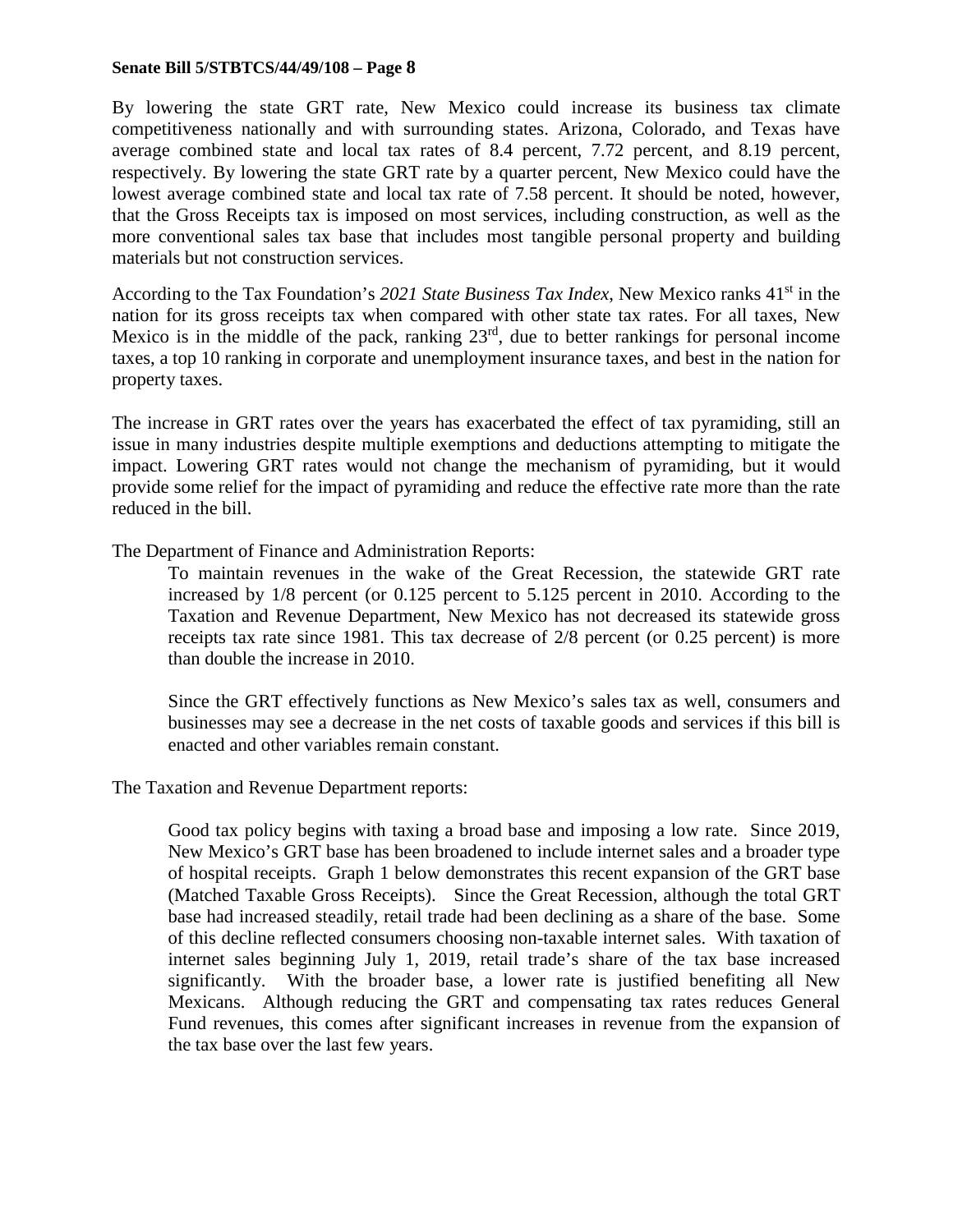A lower tax rate supports all industries in the economy, providing relief to local businesses and consumers, and makes New Mexico more competitive with other states. The reduction in the GRT and compensating tax rates reduces the impact of pyramiding, where the same final good or service is taxed multiple times in the production



process and can result in effective tax rates significantly higher than the current 5.125 percent state GRT rate. This increases the cost of New Mexico exports, providing a significant obstacle to the manufacturing sector.

Consumers will receive the benefit especially among lower-income families because the GRT is a regressive tax; the lower a person's income, the higher percent of their income is spent on GRT. The tax relief provided to New Mexico families may be used to increase savings, pay off debt, and improve quality of life. Lower income New Mexicans will circulate these tax savings back into the economy.

This bill creates a definition of "disclosed agency" in the Gross Receipts and Compensating Tax Act. Disclosed agency has been a frequent source of tax litigation in New Mexico since the 1990s, and this definition will provide clarity to prevent disputes. Tax protests and litigation are costly both for taxpayers and TRD, and this bill will create savings on both sides of tax disputes. This definition will also prevent tax pyramiding on receipts an agent receives on behalf of the agent's principal

## **PERFORMANCE IMPLICATIONS**

Pertaining to the New Solar Market Development Tax Credit, the LFC tax policy of accountability is met with the bill's requirement to report annually to an interim legislative committee regarding data compiled from reports from taxpayers taking the deduction and other information to determine whether the deduction is meeting its purpose. The actual report from TRD to the Legislature is likely to be in the form of the annual update of the TRD Tax Expenditure Report. However, note refundability makes this tax credit different from the 2020 enactment. TRD might be able to separately detail the amount of carryover.

TRD recommends all tax incentive legislation include specific standardizations to facilitate operational efficiency. This includes: (1) Tax credits programs should be limited to five year periods. This term facilitates a market-facing analysis, whereby market changes can be acted upon by legislators; (2) Credits should not be refundable, but they should incorporate a standardized carryforward period of three years. This limits the evaluation period of any tax credit incentive to a total of eight years, and limits the fiscal obligation to a period of three years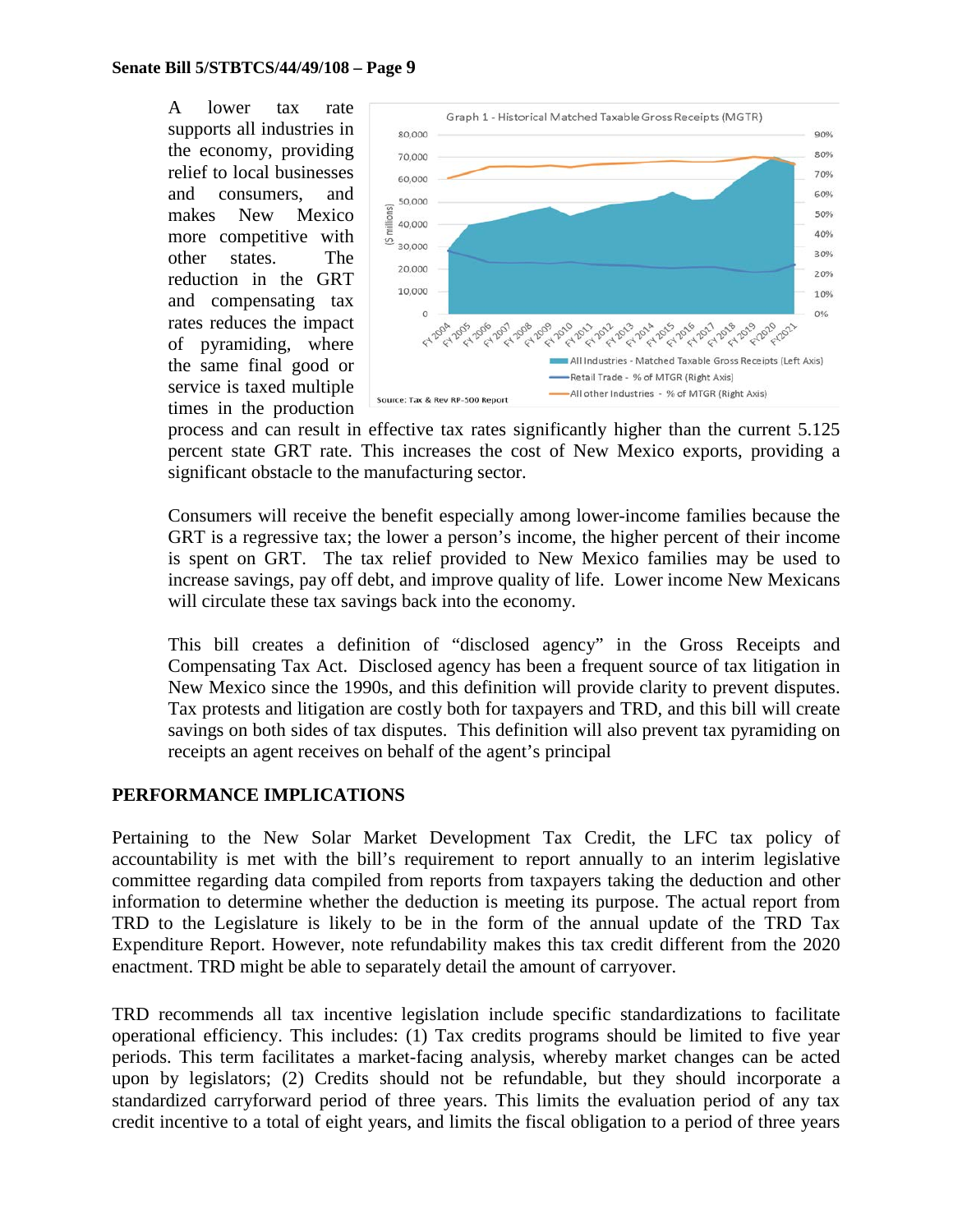after expiration; and (3) Legislation should require tax filers to apply for any credit within 12 months of the calendar year the filer qualified for the credit. This incentivizes the filer to use the credit program timely, or risk losing eligibility due solely to their nonfeasance.

The Social Security exemption will probably be reported in TRD's annual Tax Expenditure Report. The Gross Receipts and Compensating tax reductions will not be reported by TRD in the annual Tax Expenditure Report, but it is expected that TRD and LFC will separately calculate the reduction in the quarterly updates of the revenue estimates conducted by the Consensus Revenue Estimating Group (CREG).

## **ADMINISTRATIVE IMPLICATIONS -- EMNRD**

EMNRD states ongoing staff resources are required to manage, redesign electronic application processes, provide system reviews, certify systems for tax credit eligibility, collect data, and maintain a database. Based on feedback from past applicants, many struggled with electronic submissions. In anticipation of increased volumes, EMNRD will need to revise the electronic platform to ensure continued struggles do not increase paper applications which further slowdown processing and significantly increase administrative workloads.

## **ADMINISTRATIVE IMPLICATIONS -- TRD**

**Section 1: Social Security:** TRD will make information system changes and create new publications, forms and regulations. These changes will be incorporated into annual tax year implementation and represents \$5,164 in workload costs.

**Section 2: Solar Tax Credit:** TRD will need to make information system changes and update forms and publications. These changes will be incorporated into annual tax year implementation. Currently, all certifications must be entered manually, so if increasing the cap and making the credit refundable leads to an increase in the number of claims received, the administrative workload for TRD will increase.

RPD assumes that electronic transfer of credit information will not occur before the effective date of the bill and thus an additional FTE will be required to process additional credit claims. The recurring budget estimate for Tax Rev is based on a Tax Examiner-A

The Information Technology Division (ITD) will need to update GenTax and the Taxpayer Access Point (TAP) to implement the provisions of this bill. ITD will work approximately 100 hours or approximately 1 month for an estimated \$5,164 of staff workload costs.

**Sections 3 through 5: GRT and Comp Tax Rates:** TRD will make information system changes and update forms and publications. The Information Technology Division (ITD) will update GenTax and the Taxpayer Access Point (TAP) to implement the provisions of this bill. ITD will work approximately 80 hours or approximately 1 month for an estimated \$16,000 of contractual resources. The Administrative Services Division (ASD) will work with ITD to implement the new rates and test distributions. ASD will have \$5,200 in associated staff workload costs.

GRT filer's kits will have already been mailed with older GRT rates to paper filers before the effective date of the bill. The Revenue Processing Department (RPD) estimates mailing costs of \$14,479 to send a letter to all taxpayers that receive filer's kits explaining the rate change.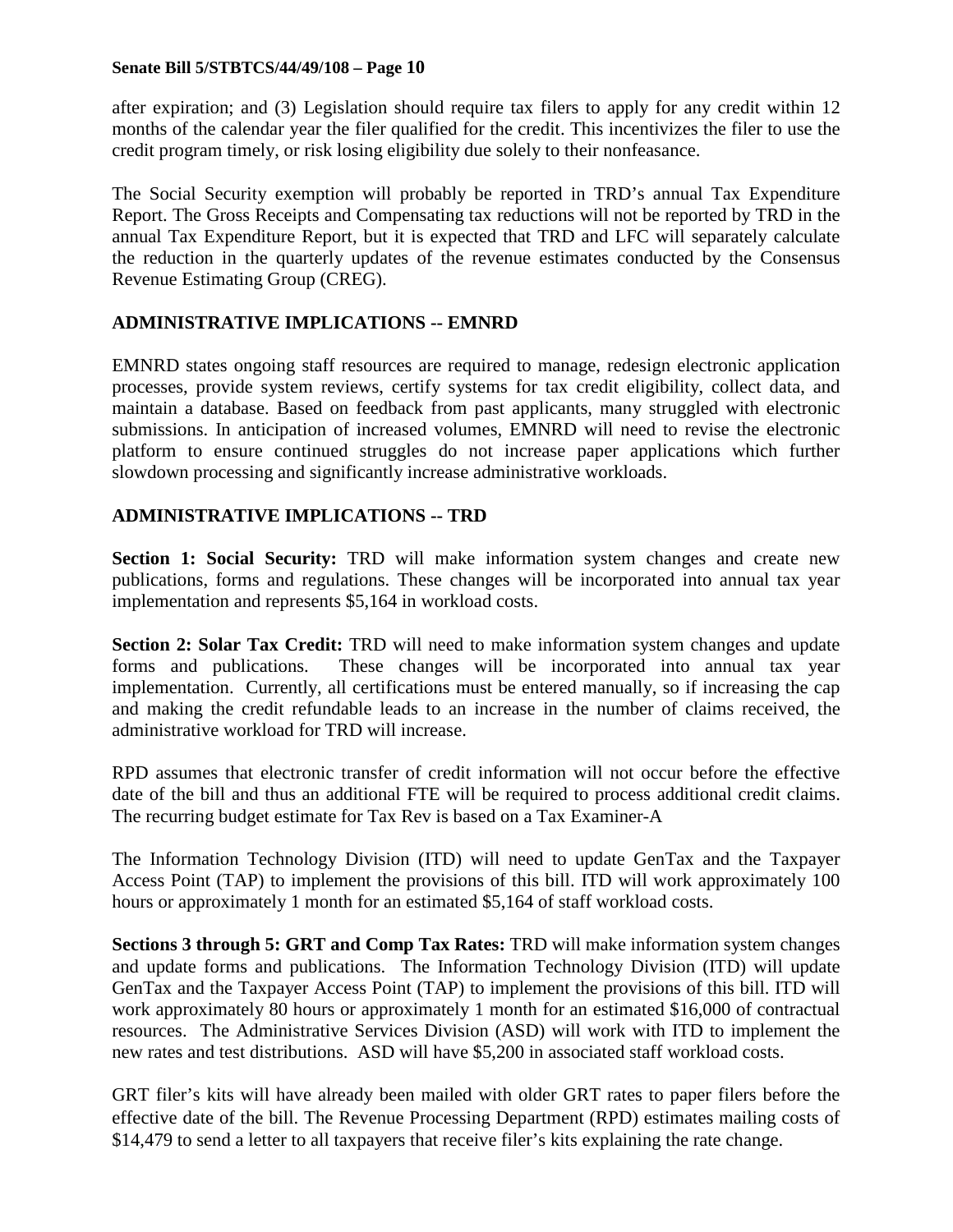## **CONFLICT, DUPLICATION, COMPANIONSHIP, RELATIONSHIP**

Section 1 conflicts with HB33, HB48, HB49, HB158, SB108, and SB121. Transferability provisions of Section 2 conflict with HB34. Gross Receipts and Compensating Tax Rate Reduction – sections 3, 4, & 5 relate to and affect: HB14 Bonds and GRT Deduction for Electric Storage; HB15 Tribal Gross Receipts Tax Rates; HB32 Feminine Hygiene Gross Receipts; HB39 GRT Deduction for Nonathletic Special Events; HB47 Exclude Home Health Care from DSB Sourcing; HB67 Tech Readiness Gross Receipts Tax Credit; HB72 Space Ticket Gross Receipts; HB82 Dialysis Facility Gross Receipts; SB30 Regional Transit GRT Distributions; and SB60 Film Company Security Gross Receipts.

## **TECHNICAL ISSUES**

Relative to Section 2 -- New Solar Market Development Tax Credit -- TRD is somewhat concerned about the effect of eliminating carryover provisions in favor of refundability. The concern is with the substantial carryover for systems installed in TY20 and TY21. It is unclear whether the carryover provisions have been repealed and collaterally whether any amount of carryover is automatically converted into a claim for refund in excess of tax liability. The issue is an administrative decision made by EMNRD for both the old Solar Market Development Tax Credit and this New Solar Market Development Tax Credit. With the old credit, EMNRD would roll the claim to the next year when the cap was exceeded. Statute implied that all claims in excess of the cap would be cancelled. Apparently, EMNRD will apply this same procedure to NSMDTC claims in excess of the \$12 million cap, if total claims should exceed this.

TRD suggests the carry forward information is not removed but that the refundable portion of the credit is clarified as follows on page 4 starting on line 1. "That portion of a new solar market development income tax credit that exceeds a taxpayer's liability in the taxable year in which the credit is claimed may be carried forward for a maximum of five consecutive taxable years. Starting for those credits issued with the first claimable tax year starting January 1, 2022, any credit that exceeds a taxpayer's liability in the taxable year in which the credit is claimed shall be refunded to the taxpayer." This will prevent confusion as to which time period's credits are refundable and individuals who have carry forward credit available to them prior to this bill's changes will not be able to get the amount refunded based on current law. This will also make this change easier to administer and easier to estimate the amount of credit that will need to be refunded from this credit. Without this change, it is possible that individuals who have received this credit in the past will file amended returns for prior years and request refunds of any unused credit.

This bill contains an implicit delayed repeal date for installation, but may allow rollovers to continue for some time. The bill does not require taxpayers to file the claim for refund in the year of the installation. In addition, in the case of the previous Solar Credit that was limited by the cap, EMNRD apparently rolled over applications for certification in excess of the cap – in effect allowing these applications in excess of the cap to be first in the queue for the following year. If the total amount of approved credits should exceed the \$16 million cap, there may well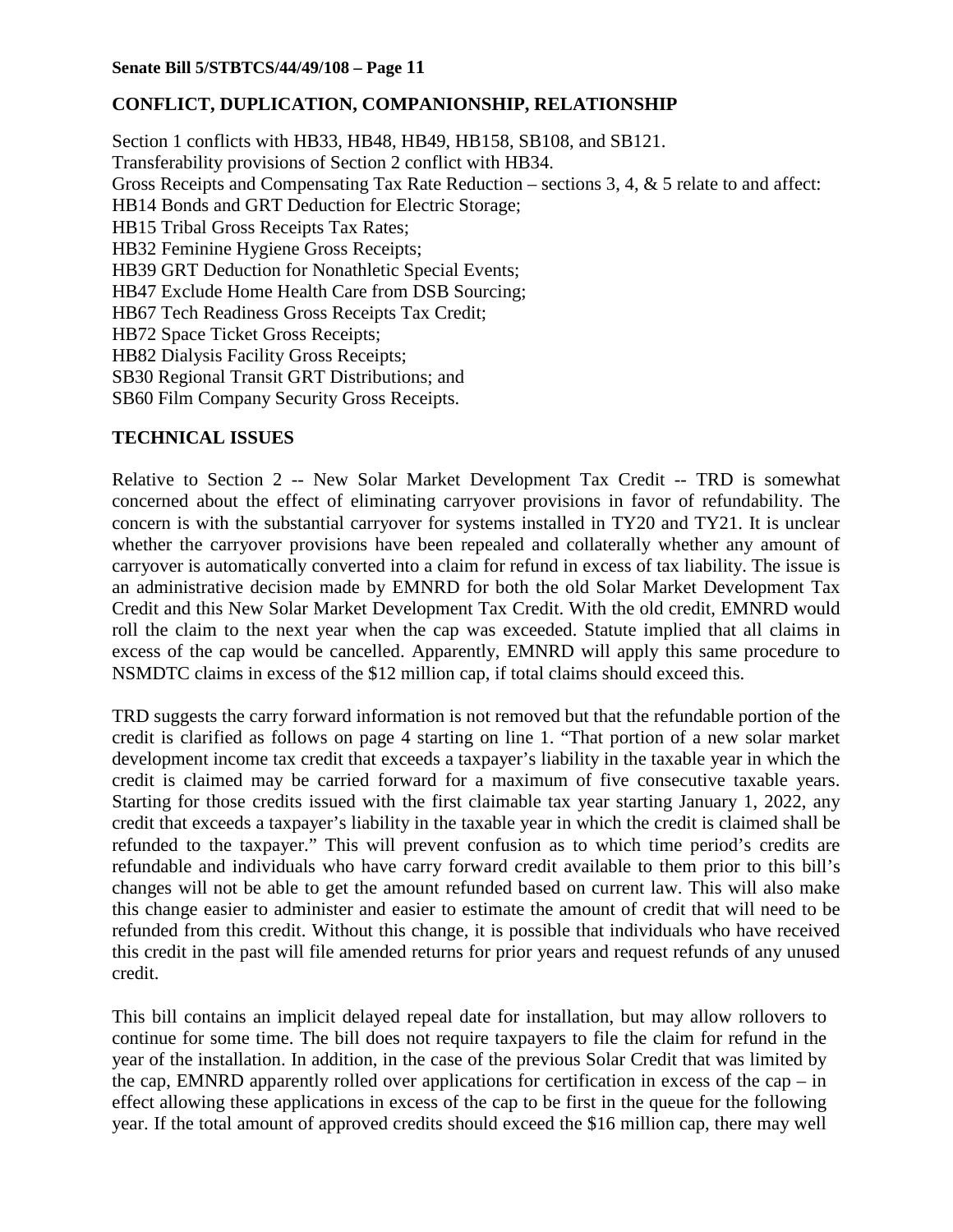be rollover. LFC usually recommends adding a delayed repeal date. In this case, however, the credit should not be repealed until the expiration of the rollover period.

## **OTHER SUBSTANTIVE ISSUES – NEW SOLAR MARKET DEVELOPMENT TAX CREDIT**

TRD notes implementation of the New Solar Market Tax Credit has been somewhat difficult. At least some of the discrepancy noted between EMNRD approvals and TRD's payment of tax credit claims can be explained by this difficulty. Tax year 2020 is the first year TRD received tax credit claims for the New Solar Market Credit. Many returns were not able to be processed at time of receipt due to incomplete information. Some issues were attributed to backlogs at EMNRD. This added to TRD's Revenue Processing Division inventories of returns suspended and this suspension caused taxpayer frustration. To better serve the taxpayers and to create department efficiencies, the smooth flow of certification data to TRD is necessary. TRD recommends adding language requiring electronic information sharing for EMNRD certificates awarded. Receiving electronic files of awarded certificate data improves return processing efficiency and accuracy and supports annual reporting by allowing for process automation and avoiding time delays associated with manual processing.

## **OTHER SIGNIFICANT ISSUES: SOCIAL SECURITY EXEMPTION**

New Mexico began taxing social security benefits in 1990. The action was contained in an omnibus bill enacted in response to the "Davis v. Michigan" and "Burns v. New Mexico" problems. At that time, state retiree's pensions were 100 percent exempt from personal income tax, but federal retirees only were allowed a \$3,000 deduction. The Supreme Court of the United States found that this differential treatment was in violation of federal law ensuring that state and federal workers must be treated equally and equitably. Per the Supreme Court opinion, retiree income was covered by the federal statute. In the relevant bill, New Mexico repealed both the federal and state differential deductions. In addition, other source-specific deductions were included in the fix. These included the total exemption for social security income.

PIT represents a consistent source of revenue for many states. While this revenue source is susceptible to economic downturns, it is also positively responsive to economic expansions. New Mexico is one of 42 states along with the District of Columbia that impose a broad-based PIT. PIT is an important tax policy tool that has the potential to further both horizontal equity by ensuring the same statutes apply to all taxpayers and vertical equity by ensuring the tax burden is based on taxpayer's ability to pay.

New Mexico statutes for state personal income tax are linked to the federal tax code. This is also termed "conformity." As the federal tax code changes, such as under the 2017 Tax Cuts and Jobs Act (TCJA), states see impacts on their revenue collection from PIT, depending on their level of conformity. New Mexico's level of conformity is currently high, given that PIT starts with federal adjusted gross income (AGI), applies federal standard deductions, and uses Internal Revenue Service (IRS) definitions such as the definition for "dependents". With that conformity, New Mexico's treatment of social security benefits follows the federal application.

Since 1984, a portion of Social Security benefits have been subject to federal income taxes. The taxable portion is dependent on the level of the taxpayer's combined income, which includes 50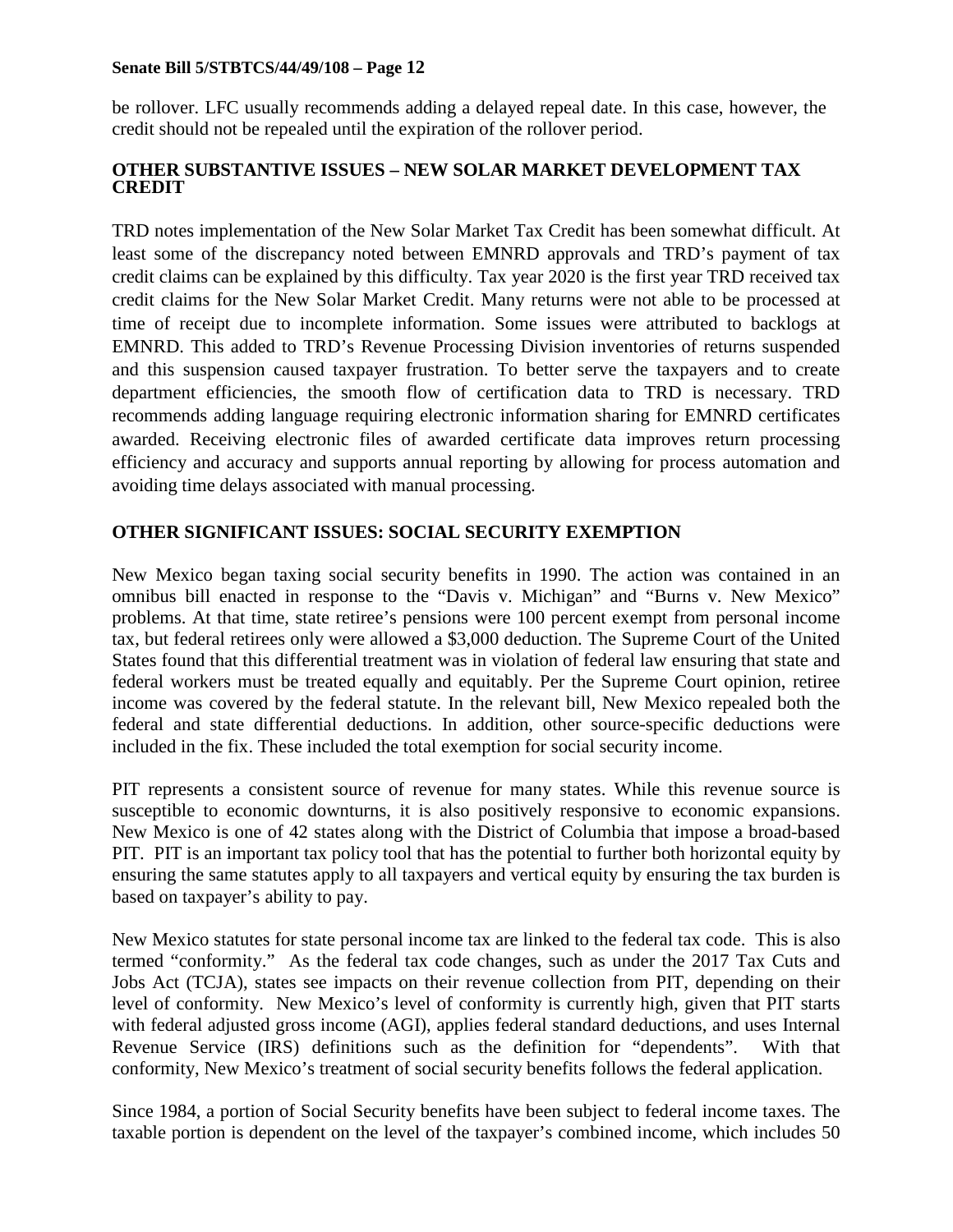percent of the Social Security benefits, plus income from other sources, including interest on tax exempt bonds. Because the combined income thresholds for taxation of benefits have remained unchanged since they were introduced in 1984 and 1993, but wages have increased over the years, the proportion of beneficiaries paying tax on their benefits has risen over time.

## **OTHER SUBSTANTIVE ISSUES – NEW SOLAR MARKET DEVELOPMENT TAX CREDIT**

- 1.Any tax expenditure reduces revenue. In this case, a personal income tax credit only reduces general fund revenue, whereas gross receipts tax expenditures tend to reduce both state level taxes and local taxes.
- 2.Economic efficiency is also suspect, since this tax expenditure serves to subsidize a particular form of economic activity.
- 3.Overall, the purchase of a 5 or 6 Kilowatt solar array for around \$28 thousand puts this option out of the price range of about 80 percent of New Mexicans. It is, perhaps, still a luxury good, which may raise equity issues.
- 4.Because of the desirable feature of this tax expenditure that minimizes abuse but requires at least three state agencies to be involved (Construction Industries Division of RLD, TRD and EMNRD) and an Investor-Owned Utility (in case of grid-tied systems and the potential of REC), soft costs and approval delays add between \$3,200 and \$4,700 to the costs of a typical 5 Kw system.
- 5.Accountability is preserved with this credit because of the required TRD reporting to the legislature.

#### **Does the bill meet the Legislative Finance Committee tax expenditure policy principles?**

- **1. Vetted**: The proposed new or expanded tax expenditure was vetted through interim legislative committees, such as LFC and the Revenue Stabilization and Tax Policy Committee, to review fiscal, legal, and general policy parameters.
- **2. Targeted**: The tax expenditure has a clearly stated purpose, long-term goals, and measurable annual targets designed to mark progress toward the goals.
- **3. Transparent**: The tax expenditure requires at least annual reporting by the recipients, the Taxation and Revenue Department, and other relevant agencies.
- **4. Accountable**: The required reporting allows for analysis by members of the public to determine progress toward annual targets and determination of effectiveness and efficiency. The tax expenditure is set to expire unless legislative action is taken to review the tax expenditure and extend the expiration date.
- **5. Effective**: The tax expenditure fulfills the stated purpose. If the tax expenditure is designed to alter behavior for example, economic development incentives intended to increase economic growth – there are indicators the recipients would not have performed the desired actions "but for" the existence of the tax expenditure.
- **6. Efficient:** The tax expenditure is the most cost-effective way to achieve the desired results.

| <b>LFC Tax Expenditure</b><br>Met?<br><b>Policy Principle</b> |   | <b>Comments</b>                                                                                                                                                                                                   |  |  |
|---------------------------------------------------------------|---|-------------------------------------------------------------------------------------------------------------------------------------------------------------------------------------------------------------------|--|--|
| <b>Vetted</b>                                                 |   | This is an expansion of an existing credit.                                                                                                                                                                       |  |  |
| <b>Targeted</b><br>Clearly stated purpose                     | ✓ | The solar industry in New Mexico can hardly be considered new. Zomeworks began<br>business in New Mexico in 1969 and is still in business. The purpose is clearly to<br>incentivize the expansion of the industry |  |  |
| Long-term goals                                               | × | None stated.                                                                                                                                                                                                      |  |  |
| Measurable targets                                            | × | None stated                                                                                                                                                                                                       |  |  |
| <b>Transparent</b>                                            |   |                                                                                                                                                                                                                   |  |  |
| Accountable<br>Public analysis                                |   |                                                                                                                                                                                                                   |  |  |

#### Relative to the New Solar Market Development Tax Credit